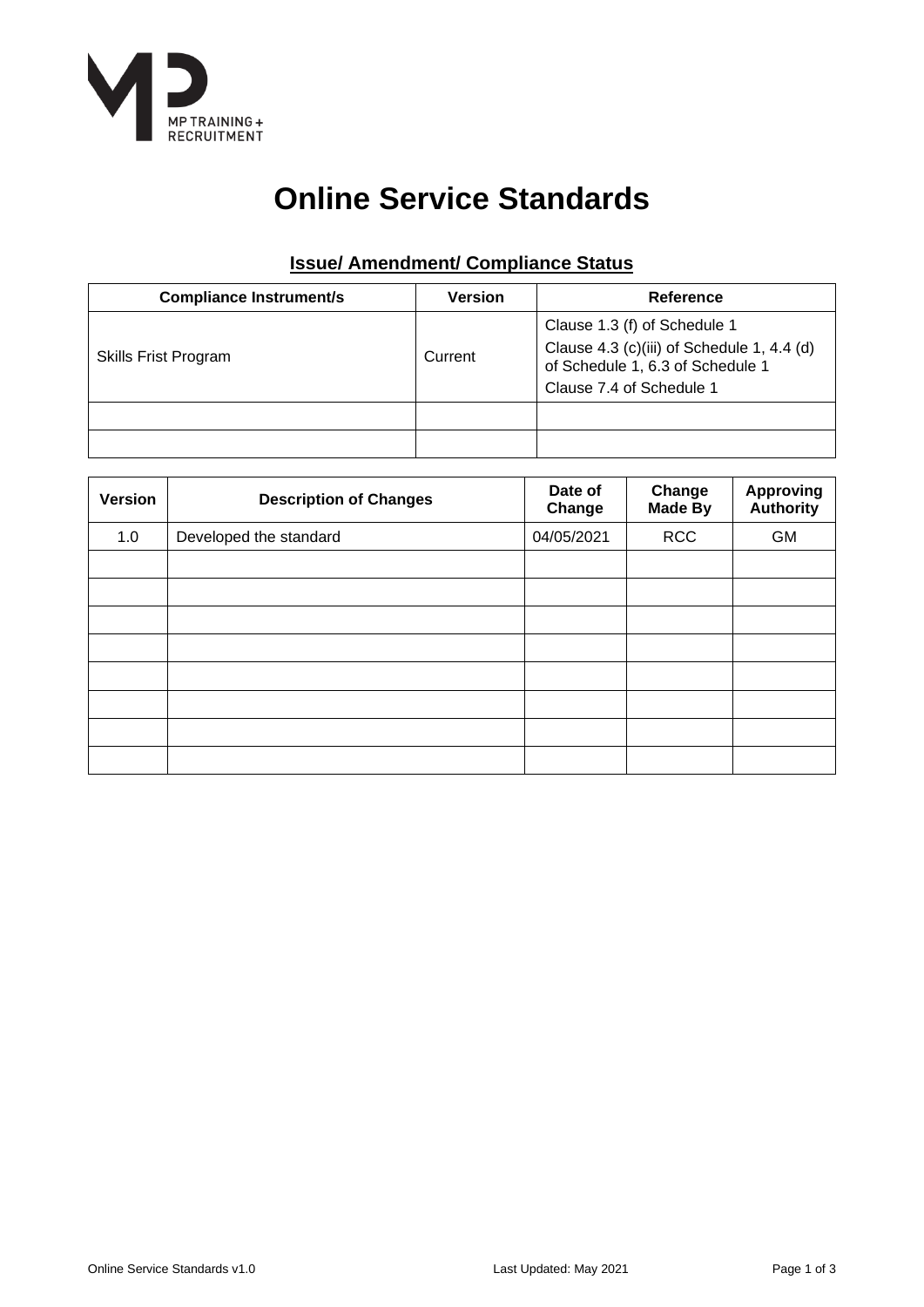

# **Online Service Standards**

Please note that Julie Reid Management Pty Ltd trading as MP Training and Recruitment is referred to as 'MP' for the purpose of this document

MP offers a range of programs that can be delivered party or wholly online. We are committed to providing a quality learning experience for learners studying online and these online service standards explain our commitment to you in key areas.

MP has several measures to ensure the online learning experience for learners is the same level of quality as other modes of delivery.

These online service standards help learners to make an informed choice about which delivery mode and training provider will suit their individual needs and best help them to achieve the outcomes they seek from training.

#### **STUDENT SUPPORT**

MP will provide the following support to learners studying any aspect of their program online:

• Trainers: Available for queries about learning and assessment by phone, email, and online chat for 4 hours a week for the duration of the program/subject.

• Will reply to queries within 48 hours and return assessments to learners within 7 days from the assessment due date.

• There will be a maximum of 50 learners to each trainer/assessor for each program.

Administrative Support

- Available by phone and email between 9:00am and 5:00pm Monday to Friday.
- Will reply to queries within 48 hours.

IT support helpdesk for technical queries

- Available via phone, email, and online chat between 10:00am and 4:00pm Monday to Friday
- Will reply to queries within 48 hours.

Support services

• MP has a learning support officer who is available by appointment, in person or via video conference.

#### **STUDENT ENTRY REQUIREMENTS AND INDUCTION**

MP conducts a comprehensive Pre-Training Review for all prospective learners to determine whether a program is suitable and appropriate for their individual needs by:

• asking you to do a Literacy and Numeracy check

• discussing the enrolment quiz outcomes and making recommendations about whether the program is suitable for you and identifying additional support where required

This includes an assessment of your digital literacy.

MP uses a learning management system (LMS) for online program delivery. The following are the minimum information technology requirements to enable optimal access to the LMS:

• a laptop, the internet and sufficient IT skills to access and use Dropbox, Kajabi (know as the Learning Platform) and Catapult (knows as the Student Platform). Also, relevant software and social media applications. • Microsoft Windows, including Microsoft Word or equivalent word processing software.

Web-based content is available on hand-held devices including mobile phones and tablets. An introductory module and FAQs on the LMS.